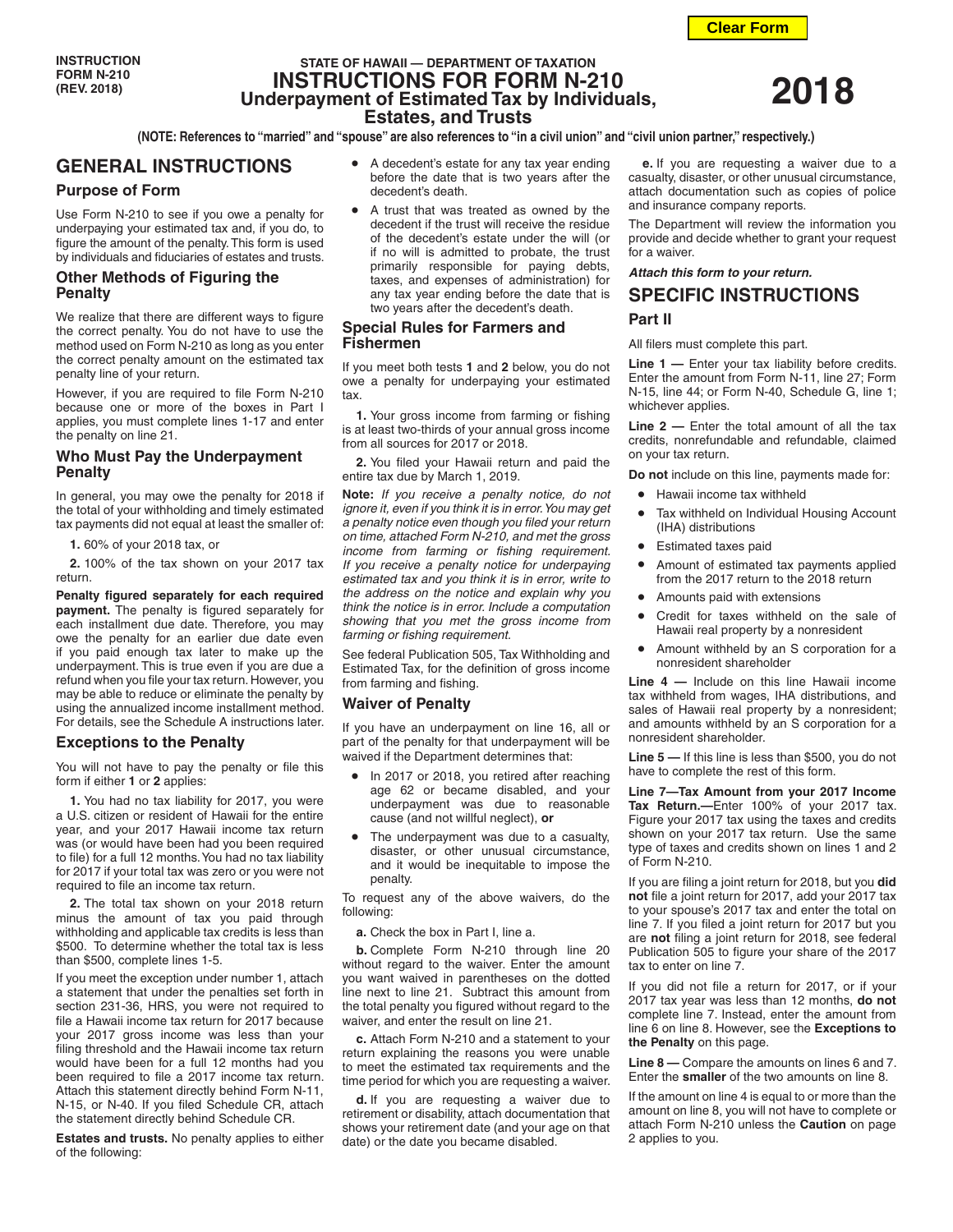**Caution:** *If the amount you entered on line 8 is your prior year tax (from line 7), and you filed or are filing a joint return for either 2017 or 2018 but not for both years, you must check Box d in Part I, and complete and attach Form N-210 to your return, even if you do not owe a penalty.*

### **Part III - Figure Your Underpayment**

#### **Nonresident Alien**

If you are a "Nonresident Alien" (see definition in Form N-15 Instructions) and **did not** receive wages as an employee subject to Hawaii income tax withholding, the instructions for figuring your underpayment are modified as follows:

**1.** Skip column **(a)**.

**2.** On line 9, column **(b)**, enter one-half of the amount on line 8 of Part II (unless you are using the annualized income installment method).

**3.** On line 10, column **(b)**, enter the total tax payments made through June 20, 2018, for the 2018 tax year.

**4.** Skip all lines in column **(b)** that are shaded in column **(a)**.

#### **Farmers and Fishermen**

The instructions for figuring your underpayment are modified as follows:

**1.** Skip columns **(a), (b), and (c)**.

**2.** On line 9, column **(d)**, enter the full amount on line 8 of Part II.

**3.** On line 10, column **(d)**, enter the total tax payments made through January 20, 2019, for the 2018 tax year.

**4.** Skip all lines in column **(d)** that are shaded in column **(a)**.

## **Figure Your Underpayment**

**Line 9 —** Enter on line 9, columns **(a)-(d)**, the amount of your **required installment** for the due date shown in each column heading. For most taxpayers, this is one-fourth of the required annual payment shown on line 8 of Part II. However, it may be to your benefit to figure your required installments by using the annualized income installment method. For more details, see the instructions for Schedule A on this page.

**Line 10 —** Enter the taxes withheld from wages, IHA distributions, and sales of Hawaii real property by a nonresident; estimated tax payments; and amounts withheld by an S corporation for a nonresident shareholder if the corporation's payment is made within your tax year in the column for the period during which the payment is made.

In column **(a)**, enter the tax payments you made by April 20, 2018, for the 2018 tax year; in column **(b)**, enter the payments you made after April 20 through June 20, 2018; in column **(c),** enter the payments you made after June 20 through September 20, 2018; and in column **(d)**, enter the payments you made after September 20, 2018, through January 20, 2019.

When figuring your payment dates and the amounts to enter on line 10 of each column, apply the following rules:

**1.** For withheld income tax on wages, you are considered to have paid one-fourth of these amounts on each payment due date unless you can show otherwise. If you treat withholding as paid for estimated tax purposes when it was actually withheld, you must check Box c in Part I and complete and attach Form N-210 to your return.

**2.** Include all estimated tax payments you made for each period. Include any overpayment from your 2017 tax return you elected to apply to your 2018 estimated tax. If your 2017 return was fully paid by the due date, treat the overpayment as a payment made on April 20, 2018. If you mail your estimated tax payments, use the date of the U.S. postmark as the date of payment.

**3.** If an overpayment is generated on your 2017 return from a payment made after the due date, treat the payment as made on the date of payment. For example, you paid \$500 due on your 2017 return on July 1, 2018, and later amended the return and were due a \$400 refund which you elected to have applied to your estimated taxes. The \$400 overpayment would be treated as paid on July 1.

**4.** If you file your return and pay the tax due by January 31, 2019, include on line 10, column **(d),** the amount of tax you pay with your tax return. In this case, you will not owe a penalty for the payment due by January 20, 2019.

**5.** Reduce the amount of withholding on the disposition of Hawaii real property included on this line by any amount for which you have requested a refund on Form N-288C.

**6.** Any payments made on the next working day after the payment due date because of a Saturday, Sunday, or holiday, will be considered paid on the payment due date.

If line 10 is equal to or more than line 9 for all payment periods, stop here. You do not have to complete the rest of the form.

**Line 16 —** If line 16 is zero for all payment periods, you do not owe a penalty. But if you checked Box b, c, or d, in Part I, you must file Form N-210 with your return.

If line 16 shows an underpayment for any payment period, see **Waiver of Penalty** on page 1. In certain circumstances, the Department will waive all or part of the underpayment penalty.

#### **Part IV — Figure the Penalty**

The underpayment penalty is computed on a monthly basis. This means the penalty is imposed on the amount of the underpayment of estimated tax at the rate of 2/3% (.00667) a month or fraction of a month.

Use this part to figure the penalty for any underpayment to which none of the exceptions apply. If you made more than one payment for any payment period, attach your penalty computation for each payment. The penalty is applied to the number of months, or fraction of a month, that the installment was not paid. You figure the period of underpayment by counting the number of months after the due date of the installment to and including the date of payment or April 20, 2019, whichever is earlier. If you are a fiscal year taxpayer, use the 20th day of the 4th month following the close of your fiscal year instead of April 20, 2019.

**Line 19** — Count the number of months from the due date of the payment shown above the column to the date on line 18. A month, for the purposes of computing the penalty, is the period from the 21st day of the current calendar month through the 20th day of the following calendar month. Enter the number of months, rounding up any fractions of a month. A fraction of a month is counted as one month.

For example, Mr. Aloha has an underpayment for the April 20th installment of \$1,000. The June 20th installment requires a payment of \$2,500. On June 10th, Mr. Aloha pays \$2,500 to cover the June 20th installment. However, \$1,000 of this payment will be considered to be for the April 20th installment. The penalty for the April 20th installment is figured to June 10th (2 months). The amount of the payment to be applied to the June 20th installment will be the remaining \$1,500. Please note that if Mr. Aloha does not make an additional payment by June 20th to cover the remaining \$1,000 due for the June 20th installment, the underpayment penalty will be applied when it is subsequently paid.

Payment of your entire 2018 estimated tax liability, or any balance due, by January 20, 2019, or filing of your 2018 income tax return and payment of the tax shown on the return by January 20, 2019, will not relieve you of the penalty if you did not pay the estimated income tax due earlier in your tax year. If you file your return and pay the tax due by January 31, 2019, you will have no penalty for the January installment, and the periods of underpayment for earlier installments will end on January 20, 2019.

**Reminder for farmers and fishermen:** If your gross income from farming or fishing is at least two-thirds of your annual gross income from all sources for 2017 or 2018, and you file your return and pay the tax due by March 1, 2019, you will not have to pay the penalty or file this form.

#### **Schedule A—Required Installments Using the Annualized Income Installment Method**

If your income varied during the year because, for example, you operated your business on a seasonal basis, you may be able to lower or eliminate the amount of one or more required installments by using the annualized income installment method. Use Schedule A to figure the required installments to enter on Form N-210, Part III, line 9.

If you use Schedule A for any payment due date, you must use it for all payment due dates.

To use the annualized income installment method to figure the penalty, you must do **all** of the following:

**1.** Complete Schedule A. Enter the amounts from Schedule A, line 24, in each column of Form N-210, Part III, line 9.

- **2.** Complete Part IV to figure the penalty.
- **3.** Check Box b in Part I.

**4.** Attach Form N-210 to your return.

## **Nonresident Alien**

If you did not receive wages as an employee subject to Hawaii income tax withholding, the instructions for Schedule A are modified as follows:

**1.** Skip column **(a)**.

**2.** Beginning with column **(b)**, enter on line 1 your income for the period that is effectively connected with a Hawaii trade or business.

**3.** Increase the amount on line 16 by the amount determined by multiplying your income for the period that is not effectively connected with a Hawaii trade or business by the following:

- In column **(b),** 72%.
- In column **(c),** 45%.
- In column **(d),** 30%.

**4.** Enter on line 21, column **(b)**, one-half of the amount from Form N-210, Part II, line 8. In